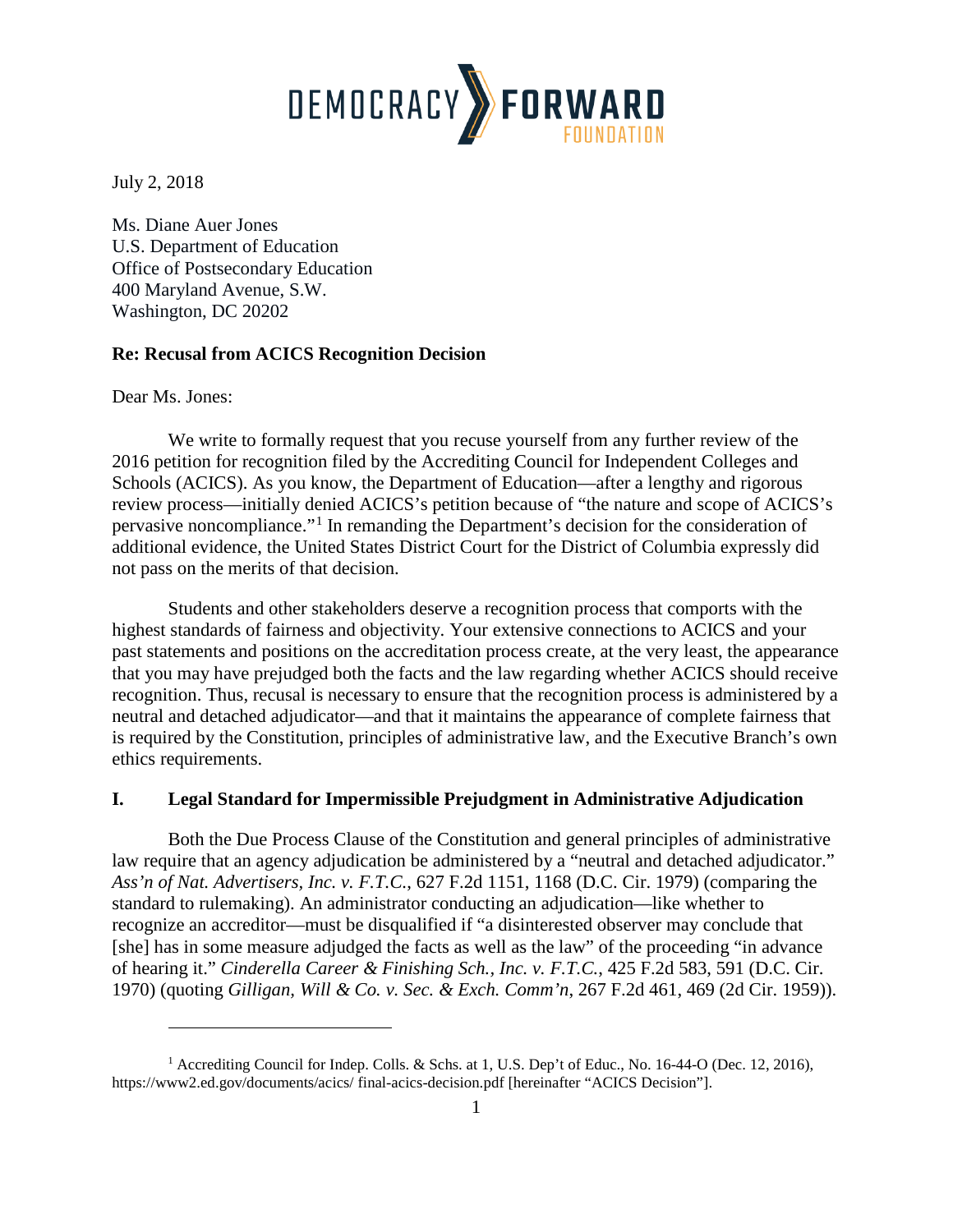

Indeed, the impression that an agency has prejudged an outcome, even in the absence of direct evidence that it has in fact done so, is sufficient for disqualification. "[A]n administrative hearing 'must be attended, not only with every element of fairness but with the very appearance of complete fairness.'" *Id.* (quoting *Amos Treat & Co. v. Sec. & Exch. Comm'n*, 306 F.2d 260, 267 (D.C. Cir. 1962)).

In addition, the U.S. Office of Government Ethics has promulgated Standards of Ethical Conduct for Employees of the Executive Branch, which require all executive branch employees to "respect and adhere to" certain "principles of ethical conduct." 5 C.F.R. § 2635.101(a). Employees cannot, for example, "hold financial interests that conflict with the conscientious performance of duty" (*id.* § 2635.101(b)(2)), nor can they "use public office for private gain" (*id*. § 2635.101(b)(7)). They are likewise banned from giving "preferential treatment to any private organization or individual." *Id.* § 2635.101(b)(8). In addition to adhering to these requirements, employees must also "endeavor to avoid any actions creating the appearance" that they are violating the law or the Standards of Ethical Conduct. *Id.* § 2635.101(b)(14).

# **II. Grounds for Recusal**

Your extensive connections to ACICS and the for-profit education industry, and your long history of consistently opposing regulatory scrutiny of accreditors, require that you recuse yourself from reviewing ACICS's application for recognition. At a minimum, your connections to ACICS and your statements on the accreditation process give the appearance that you may well have prejudged the facts and the law governing ACICS's application for recognition.

# **A. Connections to ACICS**

As the senior vice president and chief external affairs officer at Career Education Corporation (CEC) from 2010 to 2015, you served as CEC's primary representative to accreditation agencies, including ACICS. CEC was, and continues to be, one of the largest forprofit education companies in the United States. Indeed, while you served in this role, CEC operated approximately 80 campuses in the United States, over *70* of which were accredited by ACICS—*i.e.*, nearly all of CEC's campuses. [2](#page-1-0)

During that same period, CEC faced multiple civil lawsuits and official investigations regarding its conduct. Like many ACICS-accredited schools, CEC entered into several *multimillion-dollar* settlements over allegations that its colleges made fraudulent statements regarding job placement statistics in order to lure students into enrolling. [3](#page-1-1) It was also the subject of *twenty-*

 $\overline{a}$ 

<span id="page-1-1"></span><span id="page-1-0"></span><sup>&</sup>lt;sup>2</sup> Letter from Sen. Richard Blumenthal, et al., to Sec'y of Educ. Betsy DeVos 1 (Apr. 26, 2018), https://www.blumenthal.senate.gov/imo/media/doc/04.26.2018%20-%20DeVos%20-%20Jones%20Conflicts %20of%20Interest.pdf [hereinafter "Senators' Letter"].

<sup>3</sup> *Id.* at 3.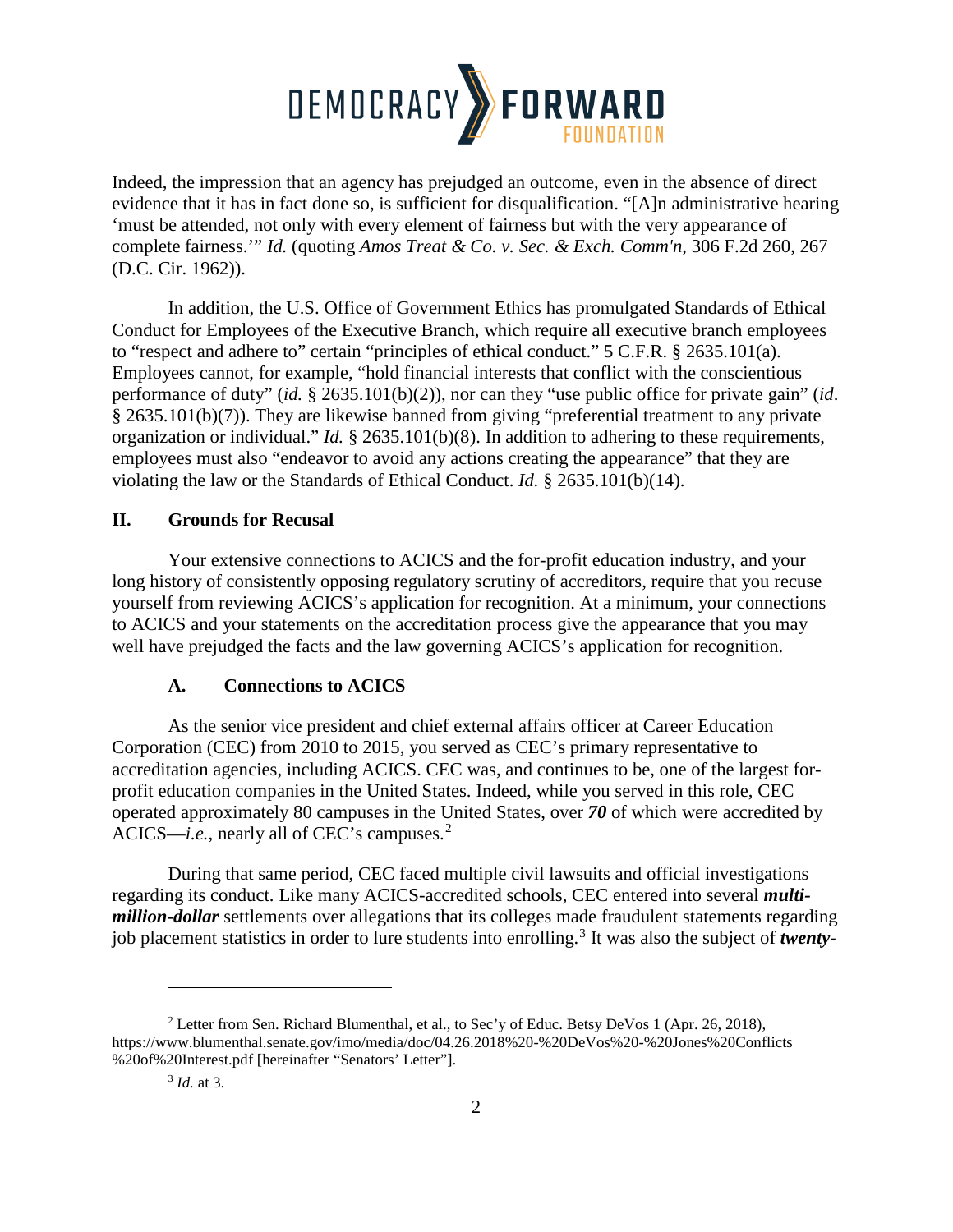

*two* separate investigations led by state attorneys general.<sup>[4](#page-2-0)</sup> A 2012 report by the Senate Committee on Health, Education, Labor and Pensions found that "[t]he student withdrawal rate for the Associate program is among the highest analyzed by the committee and the company also has *unusually high rates of students defaulting on federal loans*."[5](#page-2-1) The Committee concluded that "it is unclear that CEC delivers an educational product worth the rapidly growing Federal investment tax payers and students are making in the company."[6](#page-2-2)

It was precisely ACICS's refusal to protect students and taxpayers from fraudulent and substandard for-profit colleges that led the Department of Education to revoke its recognition in  $2016<sup>7</sup>$  $2016<sup>7</sup>$  $2016<sup>7</sup>$  In fact, ACICS's failure to take action against CEC was an important part of the Department's decision. ACICS failed to take any action against CEC, unlike CEC's other accreditor, which sanctioned several campuses based on concerns over job placement rates.<sup>[8](#page-2-4)</sup> The fact that you were involved in CEC's accreditation processes and worked directly with ACICS raises, at the very least, significant questions about whether you are able to conduct a review of ACICS's application with the complete fairness required by law.

Your connections to ACICS and other for-profit colleges and accreditors run deeper still. In 2014, you appeared on an ACICS-sponsored panel advocating for less stringent review of for-profit colleges and accreditors.<sup>[9](#page-2-5)</sup> And, in your capacity as President of AJsquared Consulting, you lobbied on behalf of the Association of Private Sector Colleges and Universities (APSCU), which includes many ACICS-accredited schools.<sup>[10](#page-2-6)</sup> Finally, you served as an expert witness defending the Center for Excellence in Higher Education, a chain of for-profit colleges that sought accreditation from ACICS in 2016 and may do so again if ACICS maintains its recognition.<sup>[11](#page-2-7)</sup> These ties further contribute to—again, at the very least—the appearance that you may be biased in favor of ACICS.

### **B. Positions and Statements on the Accreditation Process**

Throughout your career, you have expressed criticism of the accreditation process. You are, of course, entitled to disapprove of the process and to use your position within the Department to advocate for a change in that process. However, your past statements and

 $\overline{a}$ 

<sup>4</sup> *Id.* at 2.

<span id="page-2-2"></span><span id="page-2-1"></span><span id="page-2-0"></span><sup>5</sup> *Career Education Corporation*, U.S. Sen. Comm. on Health, Educ., Labor & Pensions 1, https://www.help.senate.gov/imo/media/for\_profit\_report/PartII/CEC.pdf (last visited June 29, 2018).

<sup>6</sup> *Id.*

<sup>7</sup> ACICS Decision at 8.

<sup>8</sup> Senators' Letter at 3.

<span id="page-2-7"></span><span id="page-2-6"></span><span id="page-2-5"></span><span id="page-2-4"></span><span id="page-2-3"></span><sup>9</sup> *How 'Gainful Employment' Fits in the Toolbox for Measuring Institutional Effectiveness*, ACICS 3 (2014), http://www.acics.org/WorkArea/DownloadAsset.aspx?id=6231

<sup>10</sup> Senators' Letter at 2.

 $11 \, \text{Id}$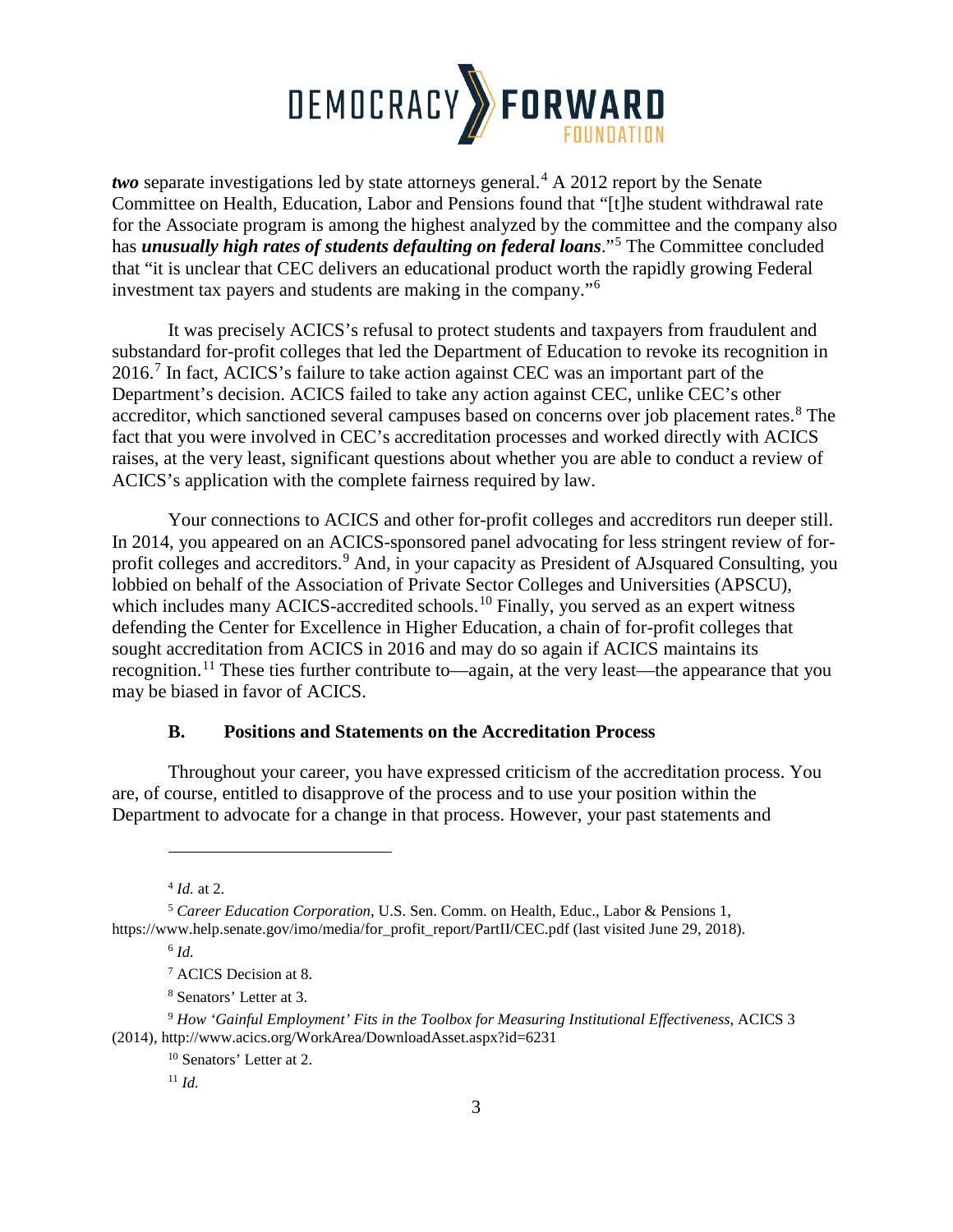

positions regarding the accreditation process go further, and suggest, at the very least, that you may have prejudged both the facts and the legal questions regarding whether ACICS is in compliance with Department regulations.

For example, you have acknowledged in interviews that you resigned as the Assistant Secretary for Post-Secondary Education in 2008 "in large part [due to your] repeated inability to soften the department's treatment of colleges through the accreditation process."<sup>[12](#page-3-0)</sup> In 2014, you again suggested that the Department's recognition process is too hard on accreditors, writing that the Department "is requiring accreditors to jump through an ever-changing and ever-expanding set of hoops in order to gain or maintain the Department's recognition.<sup>"[13](#page-3-1)</sup>

You have also been particularly critical of the idea that accreditors should be responsible for monitoring certain aspects of student success, stating, "the Department of Education has developed a series of metrics to serve as proxies for educational quality, with graduation rates and starting salaries at the top of the list of most important measures."<sup>[14](#page-3-2)</sup> In your words, these metrics "require accreditors to put bureaucratic opinion ahead of academic peer review in making their determination of which institutions and programs should be accredited and which should not." $15$ 

These comments suggest that you may have prejudged issues related to ACICS's recognition. Department regulations specifically require that an accreditor establish "standards for accreditation . . . that are sufficiently rigorous to ensure that the agency is a reliable authority regarding the quality of the education or training provided by the institutions." 34 C.F.R.  $§602.16(a)(1)(i)$ . In order to meet this requirement, the accreditation standards must address "[s]uccess with respect to student achievement . . . including, as appropriate . . . course completion, and job placement rates." *Id.* Thus, in the course of reviewing ACICS's materials and determining whether ACICS should receive recognition, you will have to evaluate whether the accreditor has sufficiently met this standard, whatever objections you may have to the standard as a policy matter. Your past statements, at the very least, could cause a disinterested observer to conclude that you may have prejudged the issue, and that you will be inclined to find in favor of ACICS on the basis of your belief that course completion and job placement rates are not appropriate metrics.

 $\overline{a}$ 

<span id="page-3-0"></span><sup>12</sup> Paul Baskin, *Liberal Arts Undervalued by Education Department, Official Says After Quitting*, Chron. of Higher Educ. (June 27, 2008), https://www.chronicle.com/article/Liberal-Arts-Undervalued-by/940

<span id="page-3-3"></span><span id="page-3-2"></span><span id="page-3-1"></span><sup>&</sup>lt;sup>13</sup> Diane Auer Jones, *The Changing Role of Accreditation and the Department of Education: Benefit or Menace*, Am. Acad. for Liberal Educ. 4 (Apr. 2014), https://www.aale.org/docs/AuerJones.2014.pdf.

<sup>14</sup> *Id.* at 2

 $15$  *Id.* at 4.